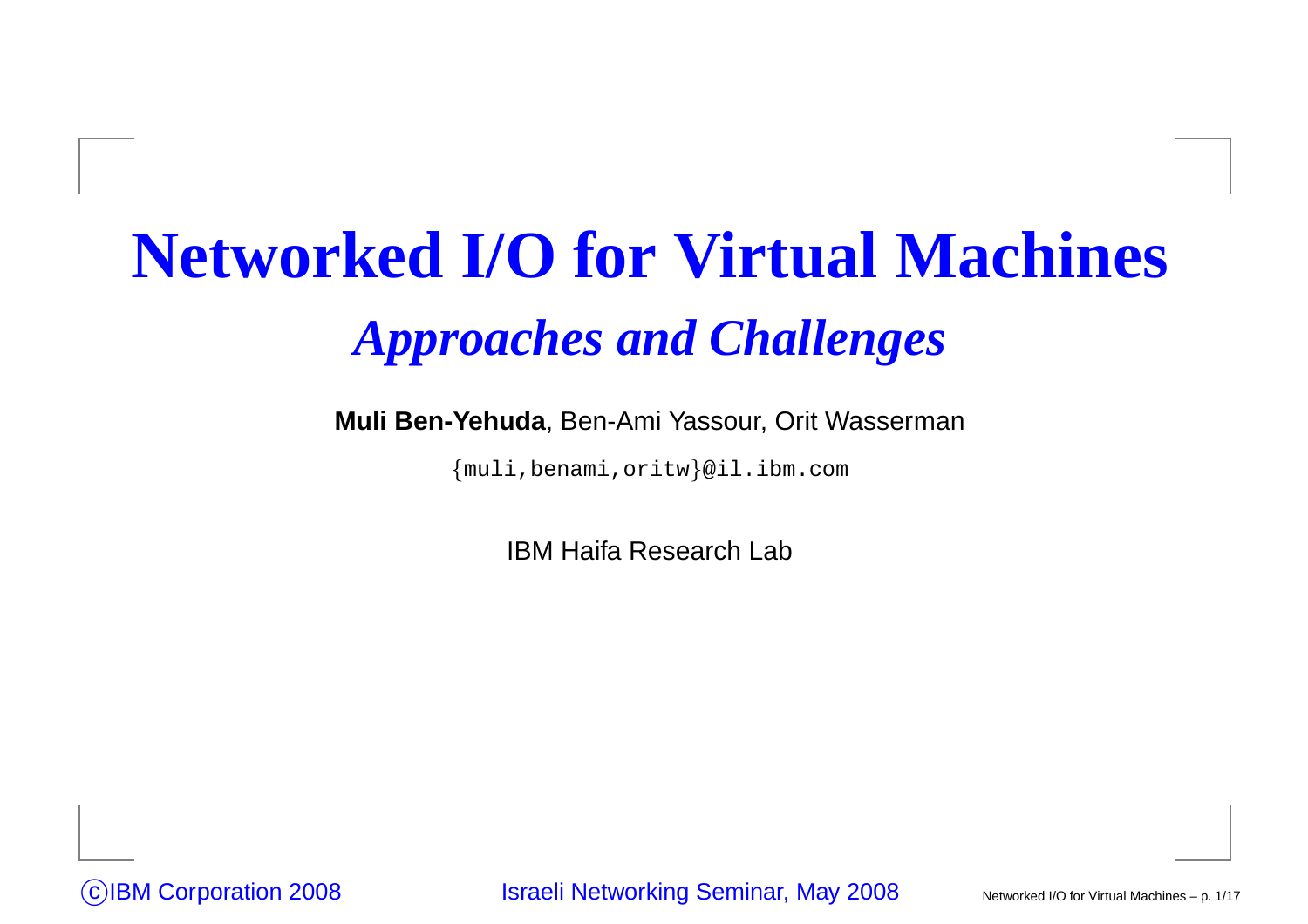#### **Table of Contents**

- **Virtualization**
- Networked I/O for virtual machines $\bullet$
- **Approaches**
- Pass-through device access
- IOMMUs $\bullet$
- **Challenges**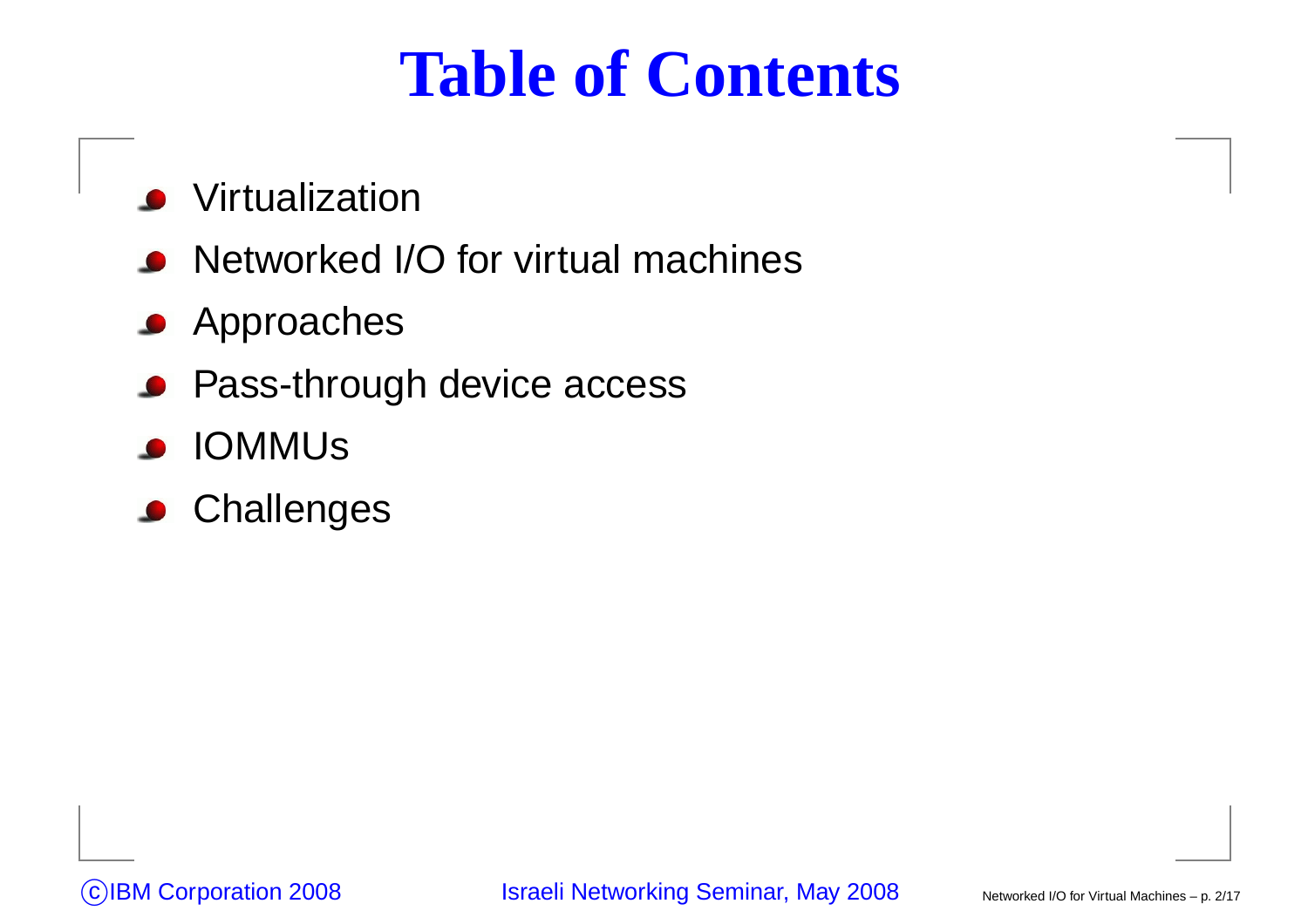## **Virtualization**



For foundations, see [Popek74]. This talk deals mainly withthe open-source hypervisors Xen [Barham03] and KVM[Kivity07].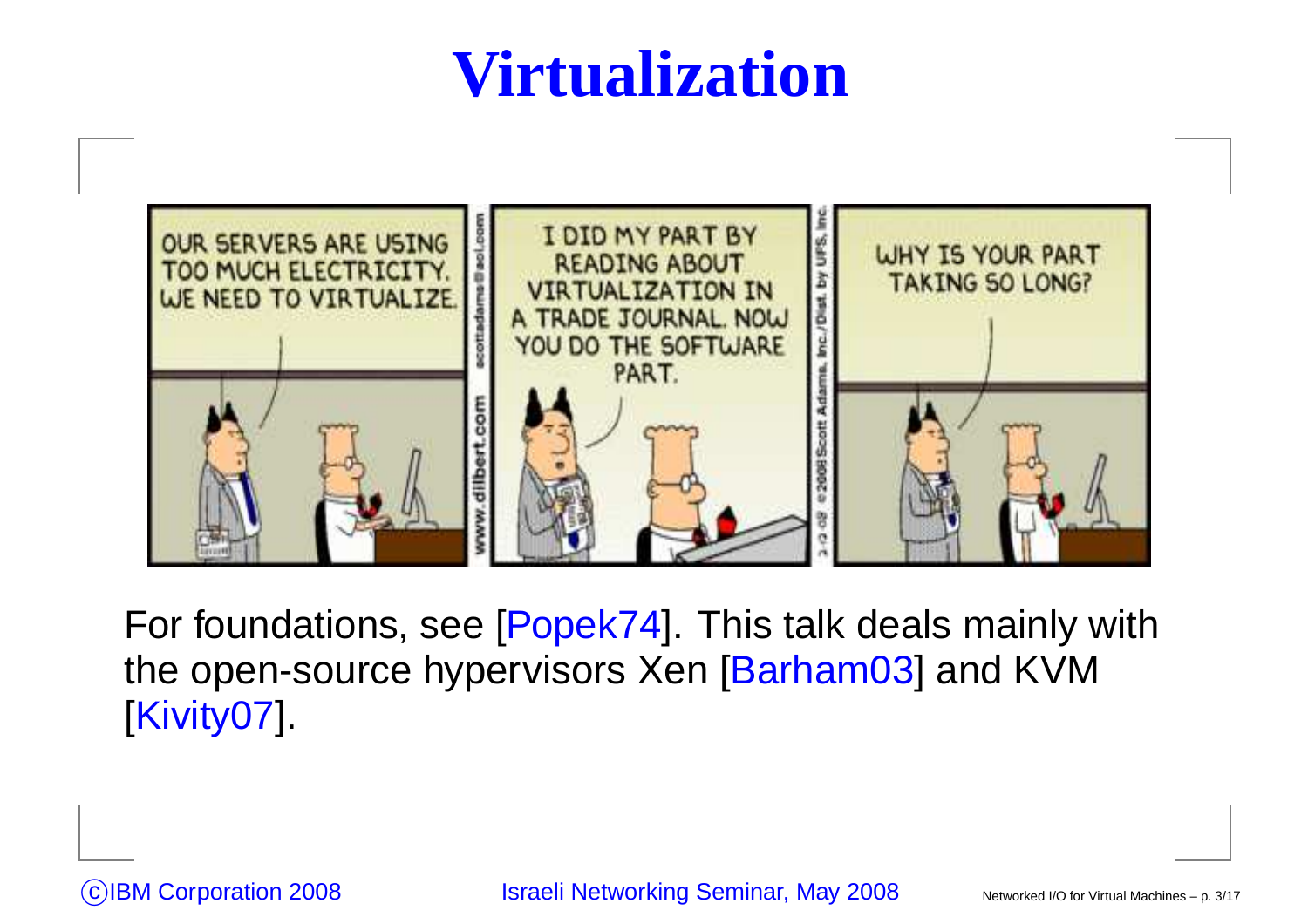## **Network I/O is tough**

- High packet rate (1GE  $\Rightarrow$  10GE)<br>P
- Data must often be copied on receive
- High bandwidth, high throughput, low latency



Figure 1: Xen network CPU utilization vs. Linux [Santos07]

(c)IBM Corporation 2008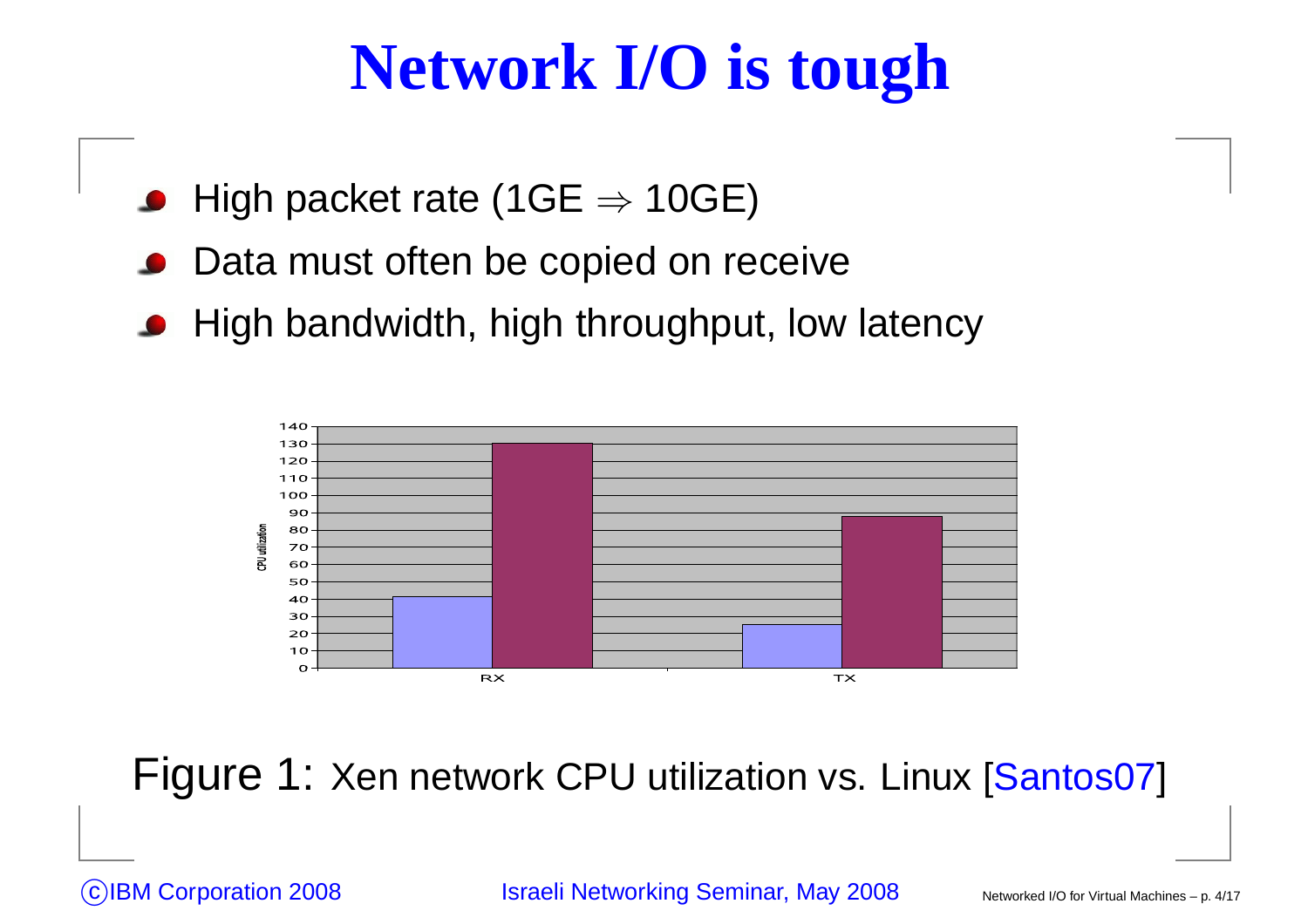## **Virtual Machine I/O**

- Virtual machines use three models for I/O
	- **Emulation**
	- Para-virtualized drivers
	- **Pass-through access**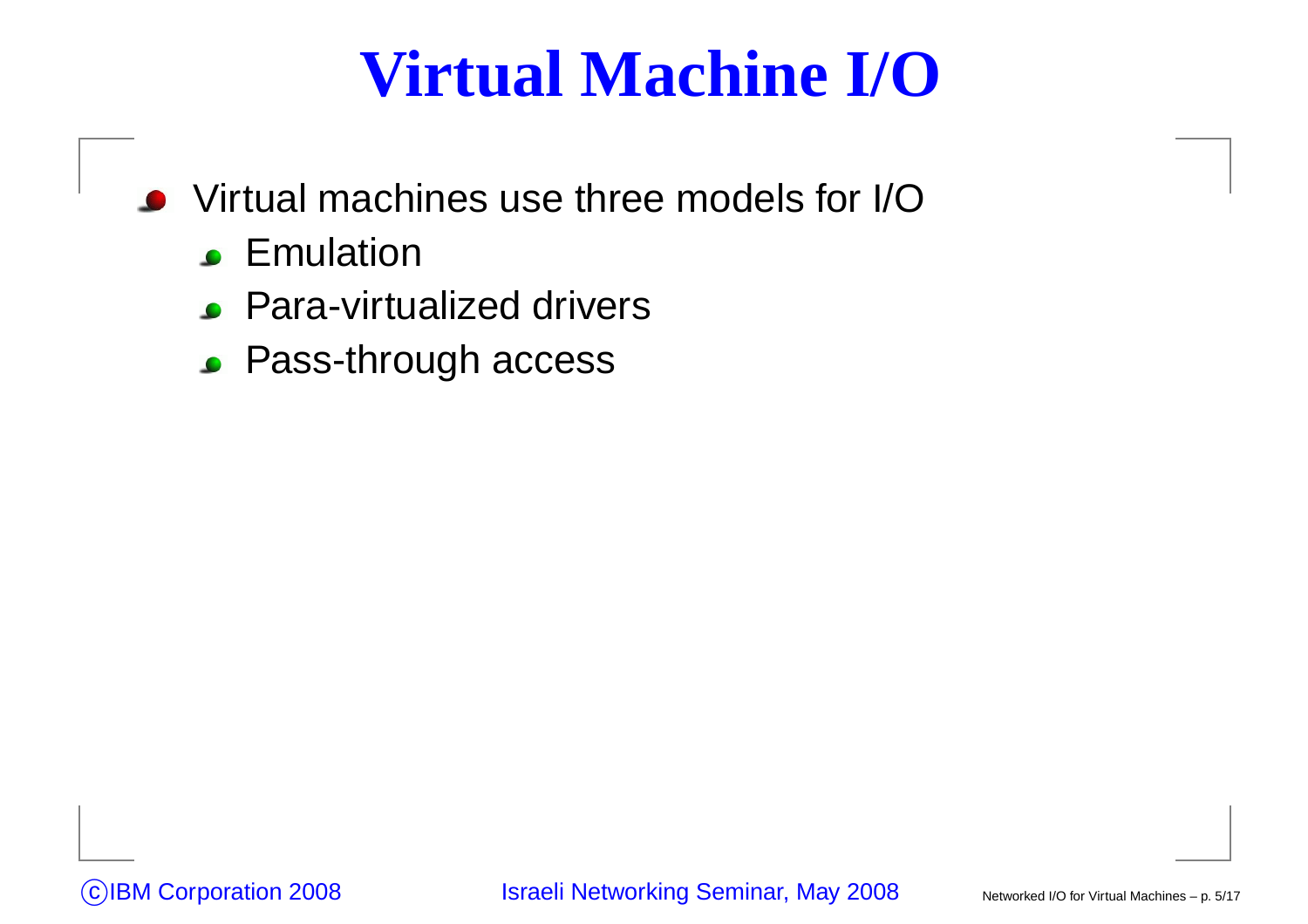#### **Emulation**

- Hypervisor emulates real I/O devices [Sugerman01]
- Virtual machine uses its standard drivers
- Hypervisor traps device accesses (MMIO, PIO)
- Hypervisor emulates interrupts and DMA
- Interface limited to low-level, real device interface! • Which is not a good fit for software emulation
- $\Longrightarrow$  High compatibility but low performance.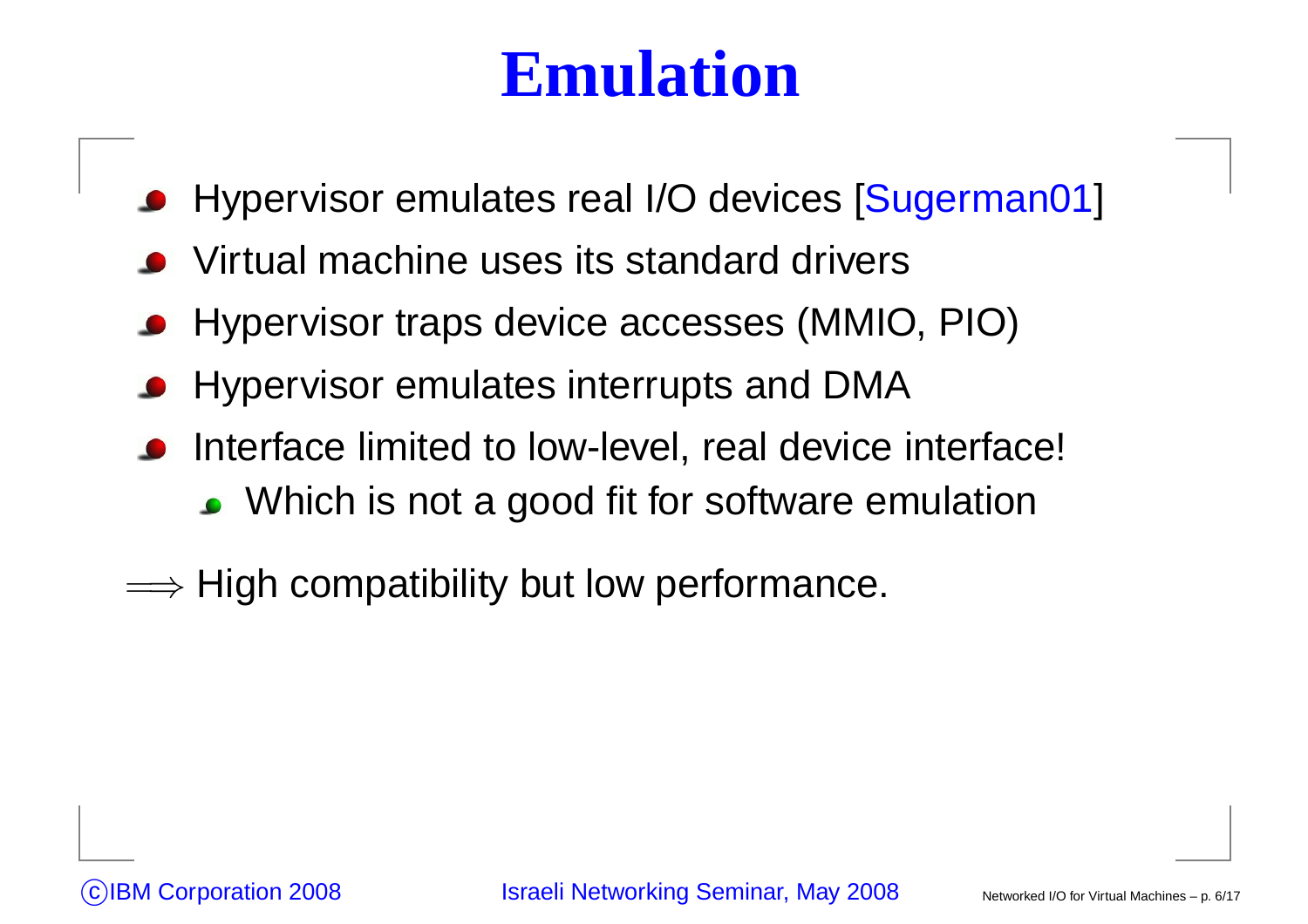#### **Para-virtualization**

- Hypervisor and VM cooperate for more efficient I/O [Barham03]
- Hypervisor specific drivers installed in the VM
- Network device level or higher up the stack
- $\Longrightarrow$  Low compatibility but better performance [Santos08].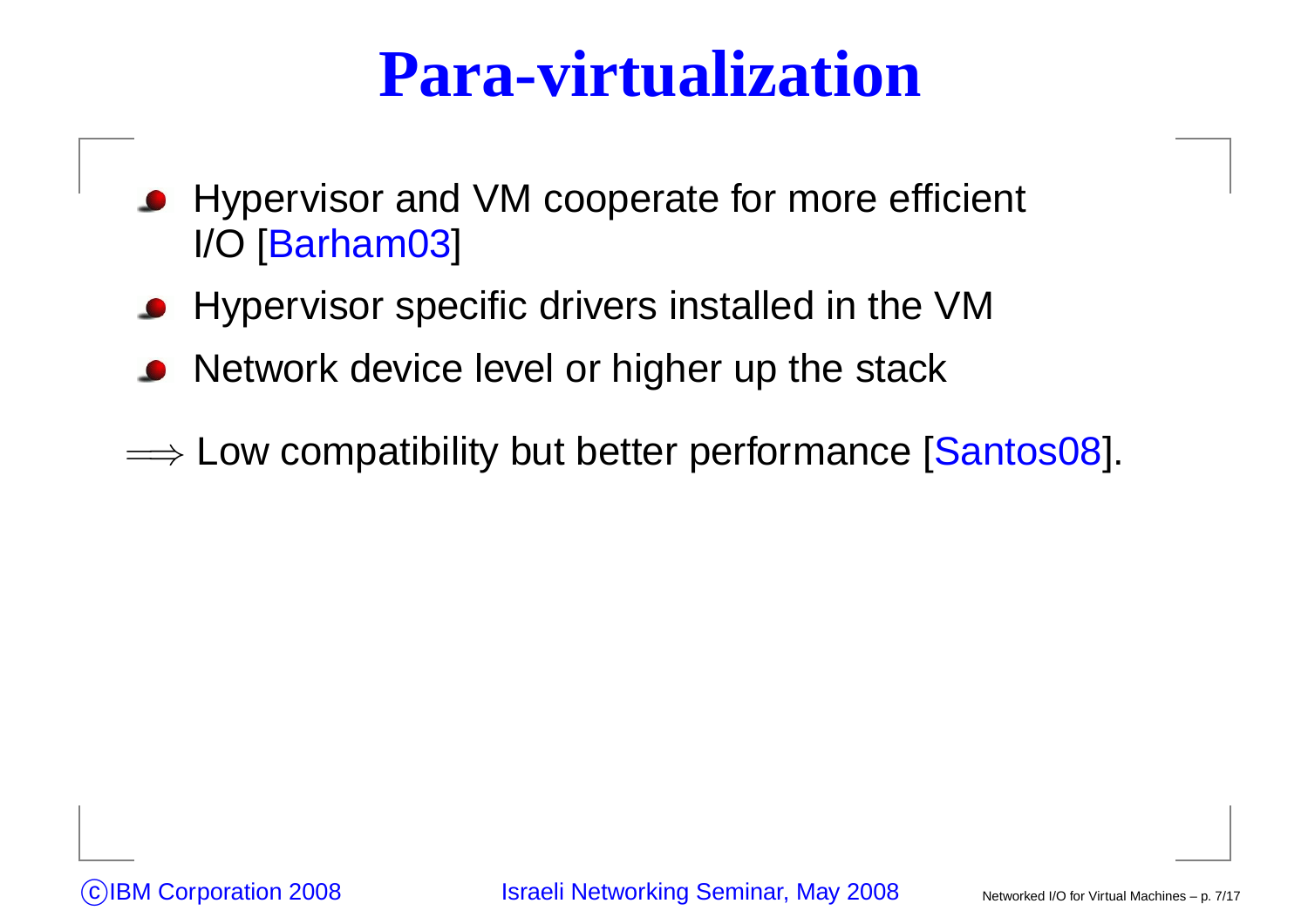## **Pass-through**

- Give VM direct access to <sup>a</sup> hardware device
- Without any software intermediaries between the virtual machine and the device
- **C** Examples:
	- Legacy adapters [Ben-Yehuda06]
	- Self-virtualizing adapters [Liu06], [Willman07]
- $\Longrightarrow$  Best performance—but at a price...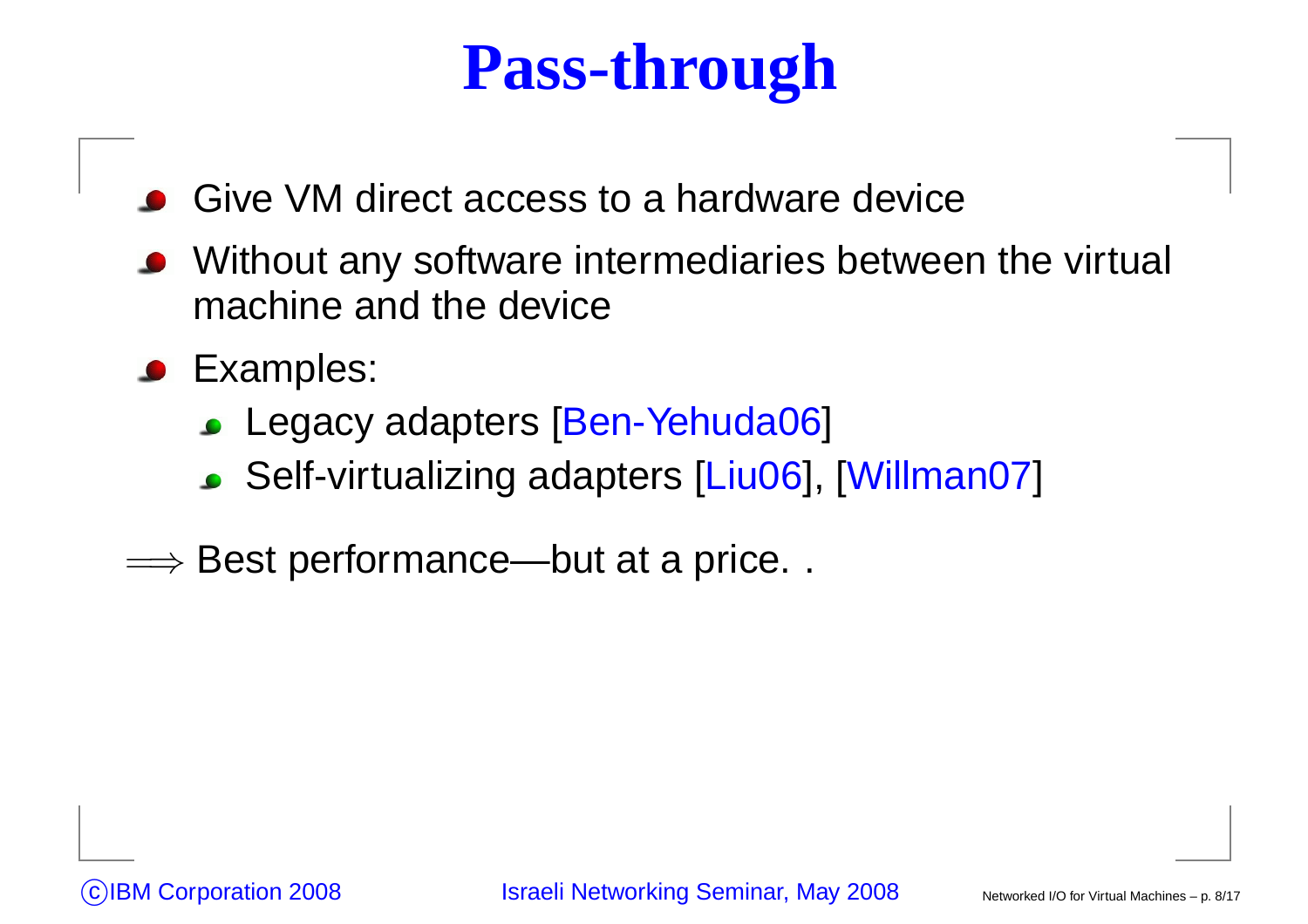# **Pass-through security**

- Untrusted VM programs <sup>a</sup> device, without anysupervision.
- Device is DMA capable (all modern devices are).
	- Which means the domain can program the device to overwrite any memory location.
- **.** . . . including where the hypervisor lives . . . game over.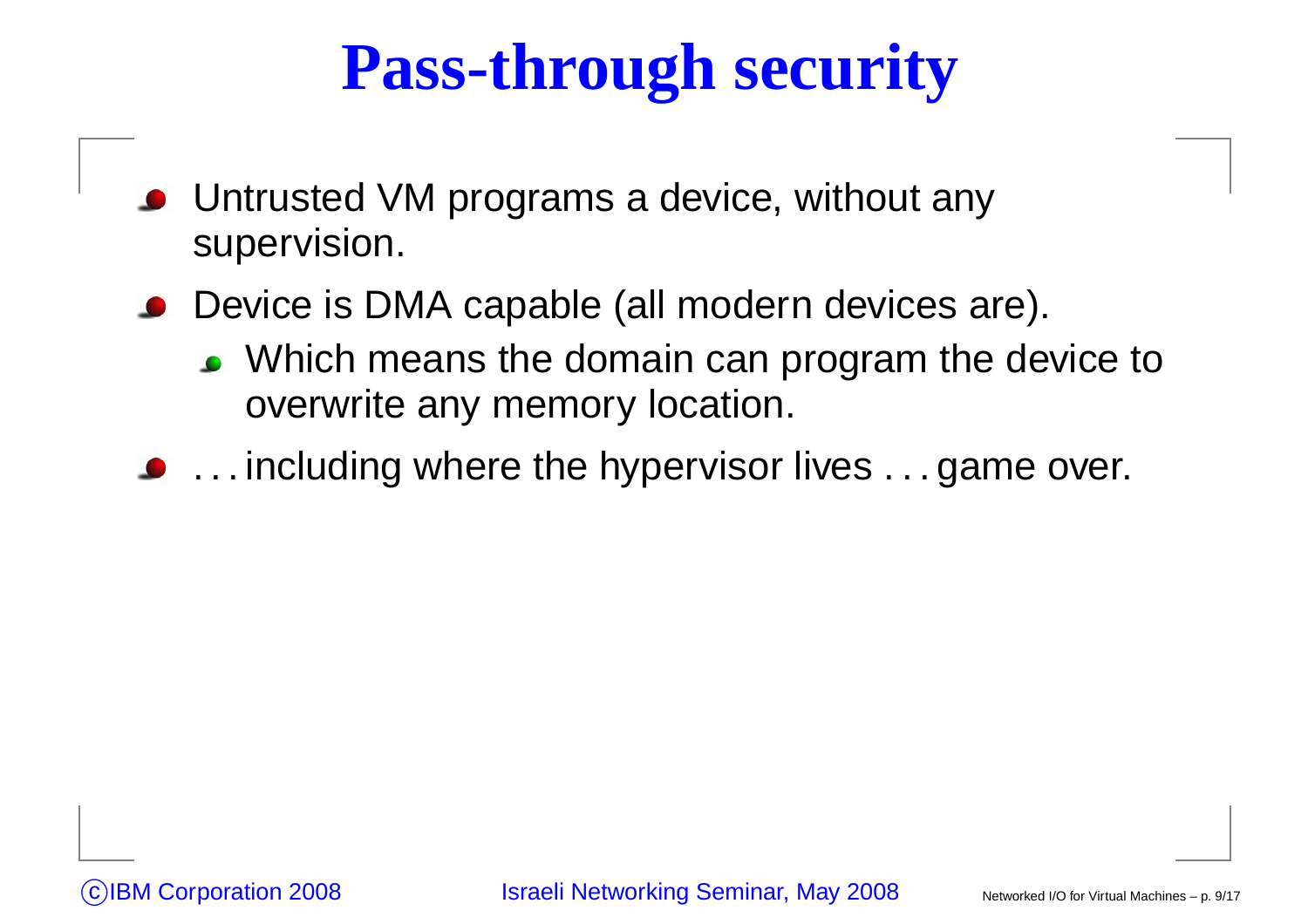# **Pass-through memory addressing**

- VM is not aware of host physical memory.
- VM is only aware of its own guest "physical" memory.
- Device DMAs need to end at the right place (host, not guest "physical" memory).
- VM programs device with guest physical addresses  $\Rightarrow$ DMAs end up at the wrong place!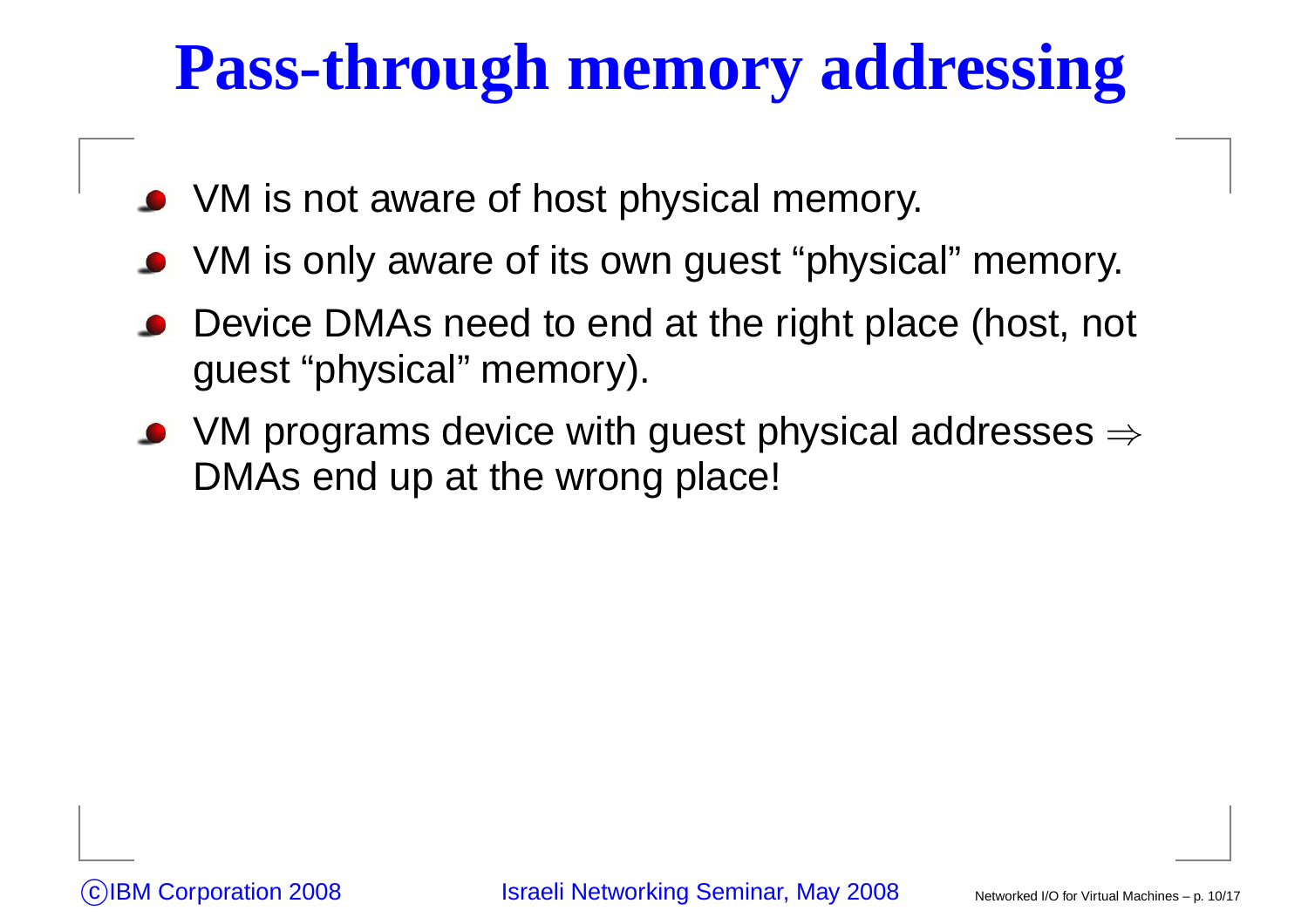#### **IOMMU to the rescue**



- IOMMU—think MMU for I/O devices—separate address spaces, protection from malicious devices!
- **IOMMUs enable pass-through access for** para-virtualized and fully-virtualized VMs.
- Intra-VM vs. Inter-VM protection [Willman08]
- But: IOMMUs have costs too [Ben-Yehuda07]

(c)IBM Corporation 2008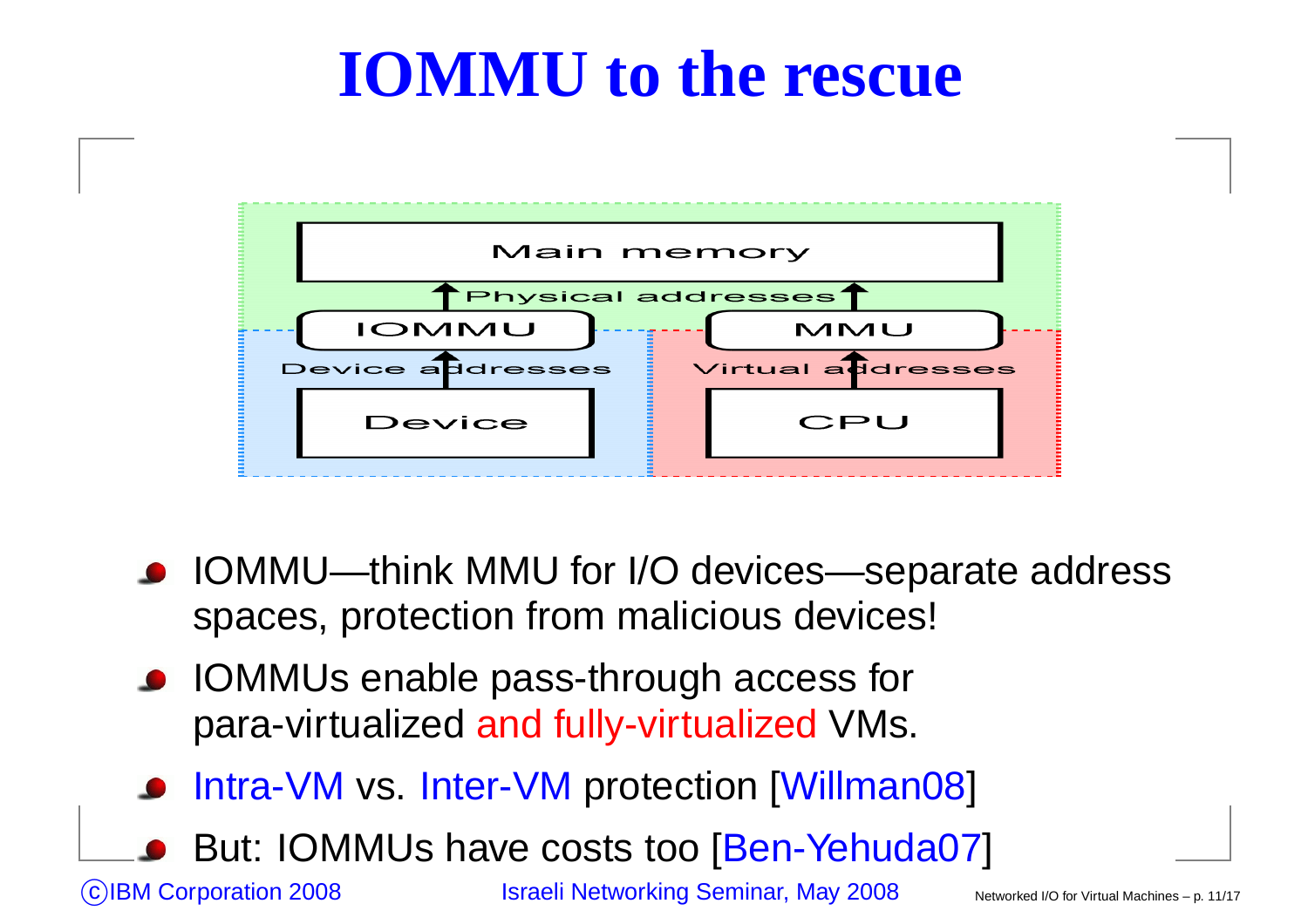## **Pass-through network throughput**



Msg size <sup>&</sup>lt; 1024: throughput as much as 45% less.

Msg size >= 1024: throughput barely affected.

CIBM Corporation 2008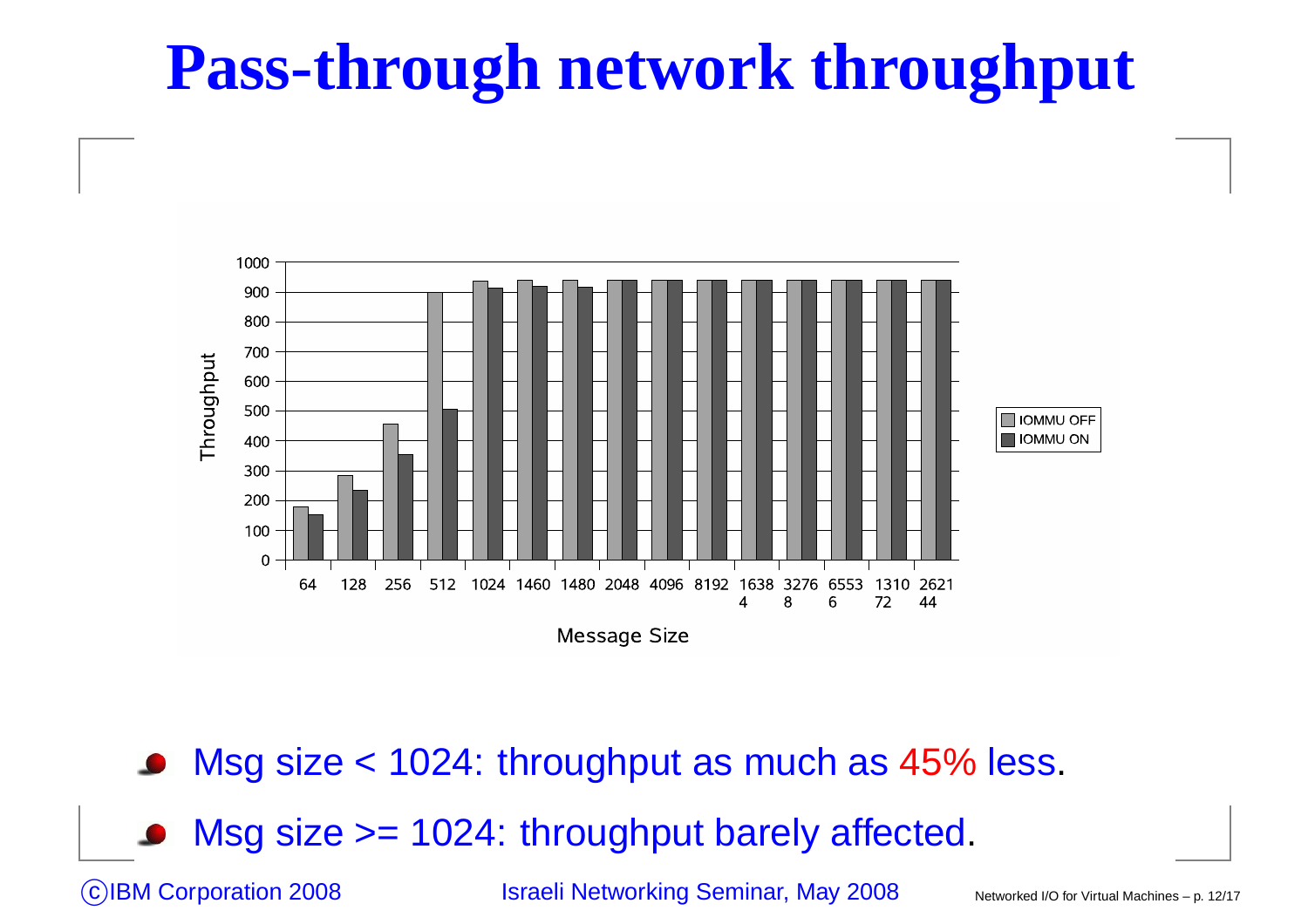#### **Pass-through network CPU utilization**



Pass-through CPU utilization is up to 40%–60% more!

CIBM Corporation 2008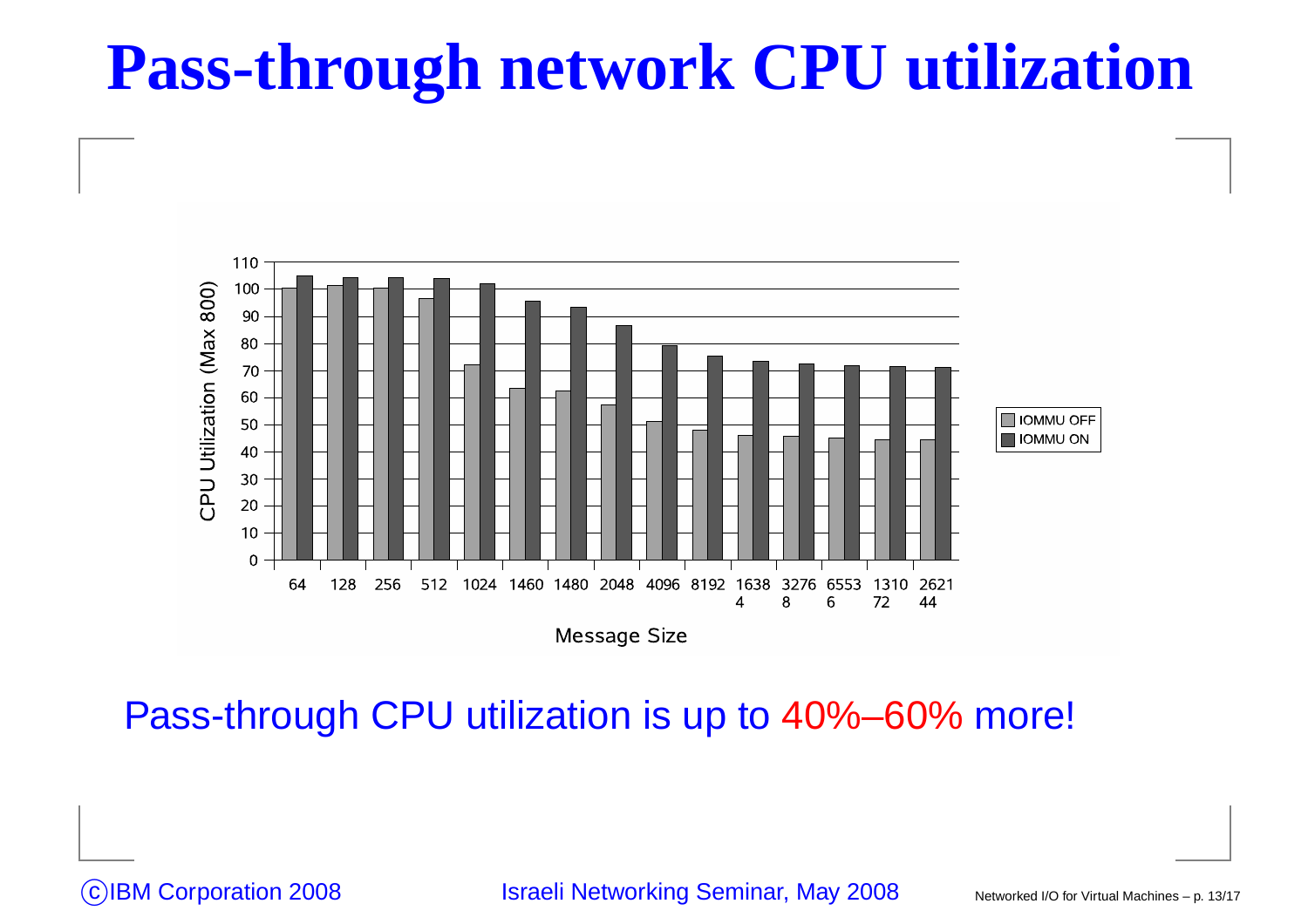## **Live VM migration**

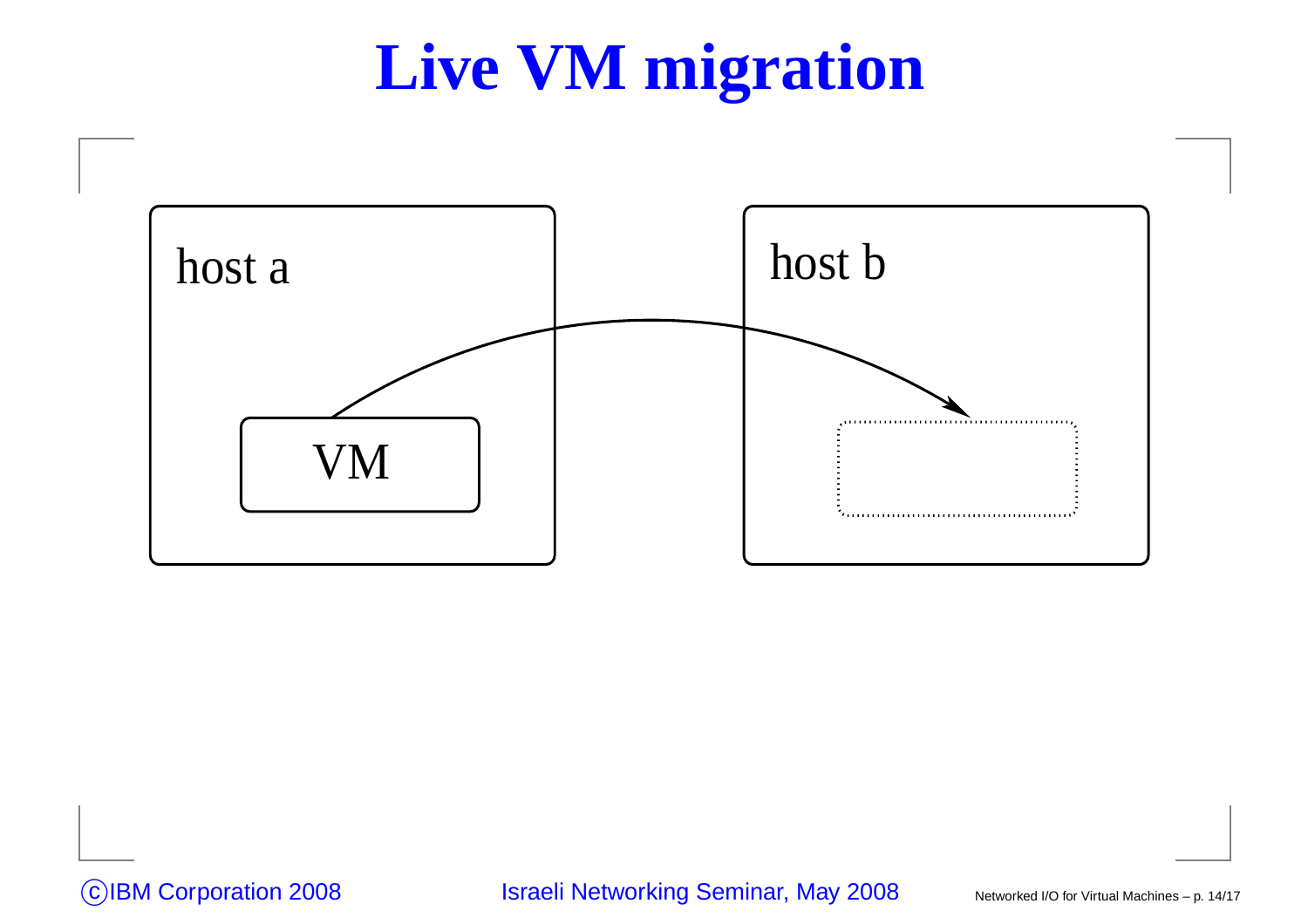# **Tying it all together**

How can we get the same performance as bare metal?

- Throughput and CPU utilization
- **.** . . . on 10GbE
- **How can we get the performance of bare-metal with the** benefits of virtual drivers? (e.g., live migration)
	- A hybrid approach? [Zhai08]
	- Custom-made devices? [Liu07]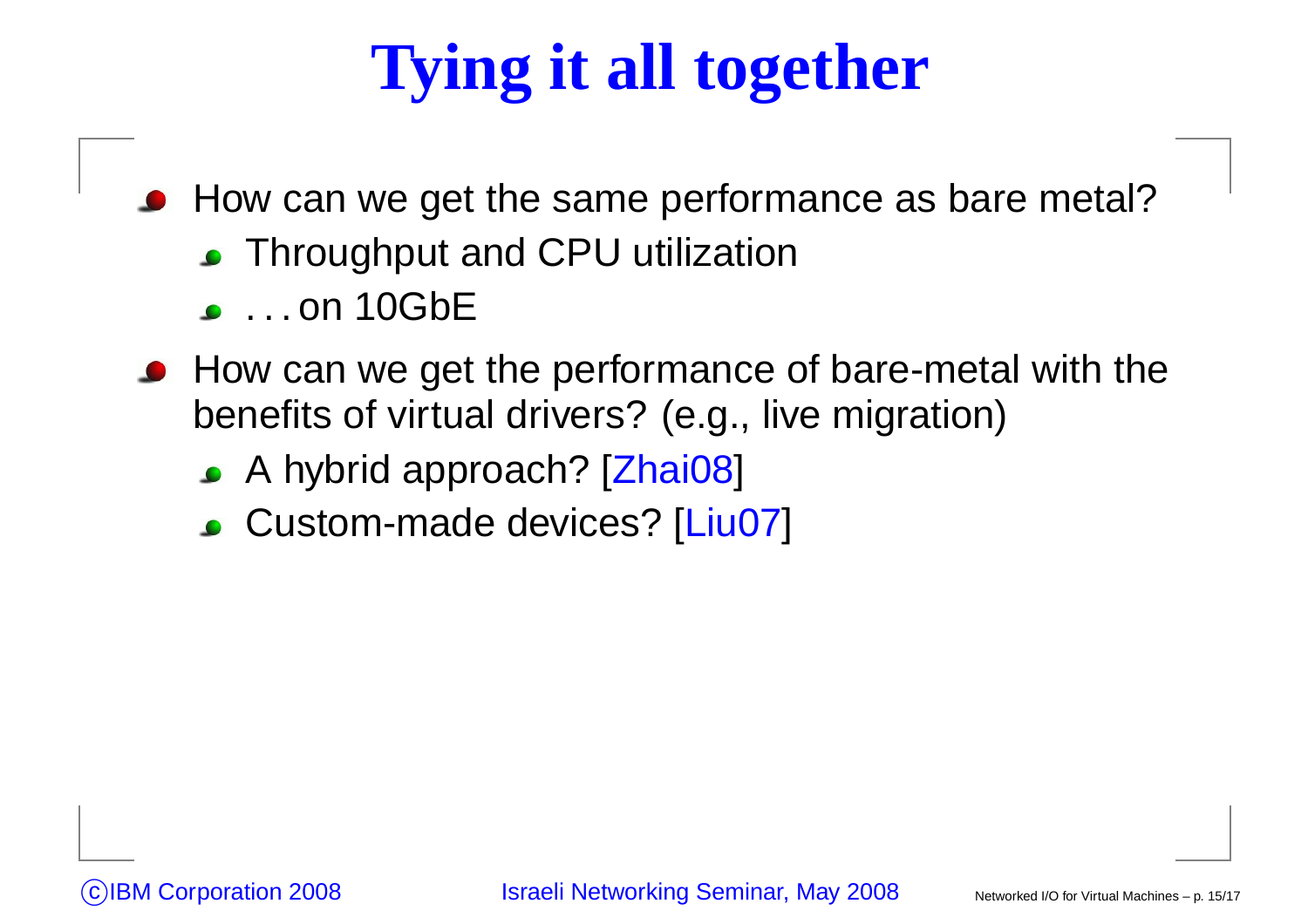# **Bibliography**

- Barham03: "Xen and the Art of Virtualization", SOSP '03
- Ben-Yehuda06: "Utilizing IOMMUs for Virtualization inLinux and Xen", OLS '06
- Ben-Yehuda07: "The Price of Safety: Evaluating IOMMU Performance", OLS '07
- Liu06: "High Performance VMM-Bypass I/O in Virtual Machines", USENIX '06
- Liu07: "Nomad: migrating OS-bypass networks in virtual machines", VEE '07
- Kivity07: "kvm: The Kernel-Based Virtual Machine forLinux", OLS '07

 $\bigodot$